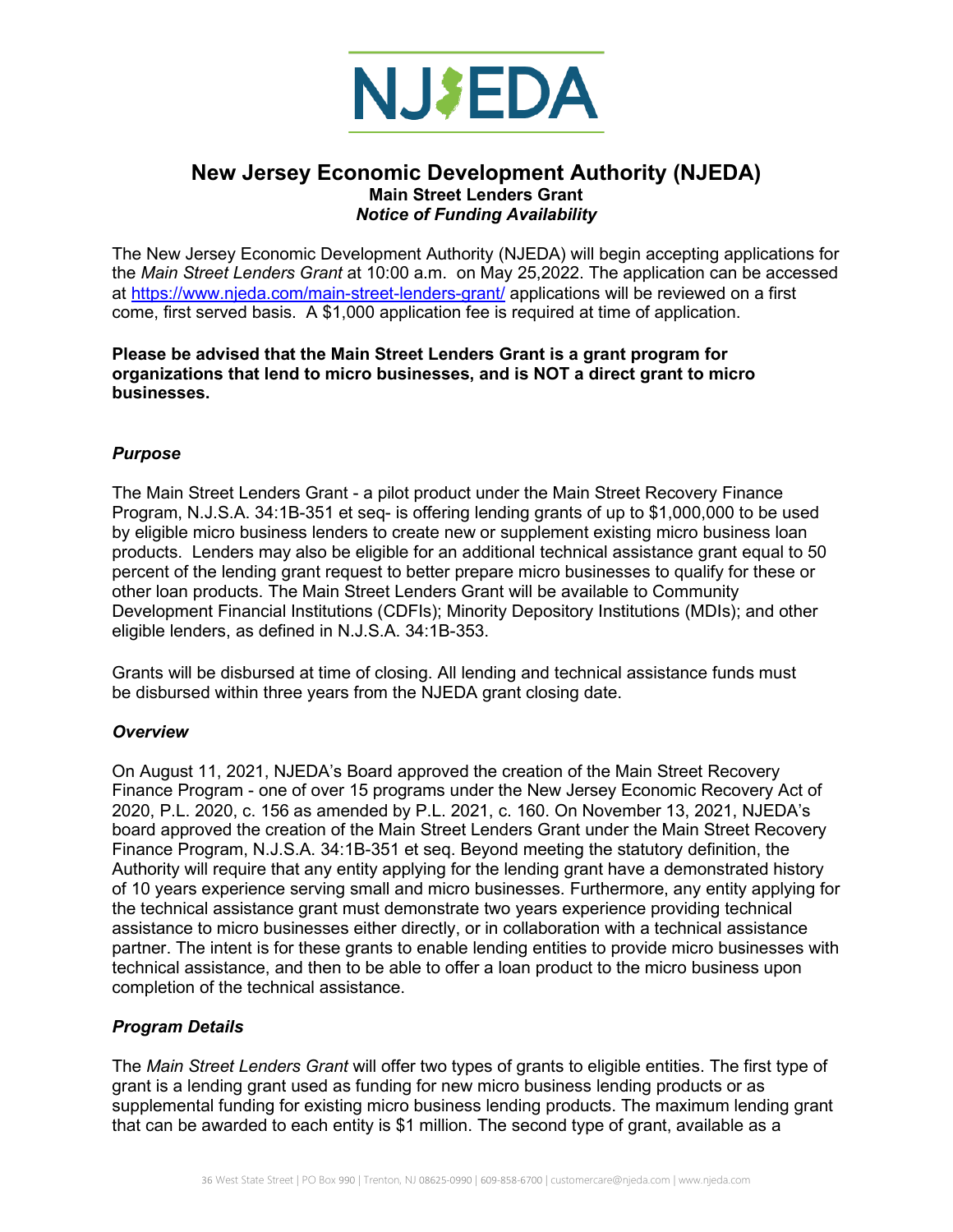complement to the lending grant, is a technical assistance grant. The technical assistance grant will support eligible entities with the costs associated with providing technical assistance to micro businesses to best prepare and position these micro businesses to qualify for micro business loans. The maximum technical assistance grant an eligible lending entity may receive is 50 percent of the lending grant request amount (not to exceed \$500,000). Only lenders that receive a lending grant are eligible for the technical assistance grant.

Currently, the program has \$15 million in funding; it may be expanded as additional funds become available. Forty percent of all funding is set-aside for businesses located in eligible New Jersey Opportunity Zone census tracts.

## *Eligibility*

To be eligible for the grant, applicants must have at least 10 years of small and micro business lending experience. These lending entities may be based outside of New Jersey but must use funds to service eligible New Jersey-based businesses only. If applying for the technical assistance grant, the lending entity must also demonstrate two years of experience providing technical assistance to micro businesses.

Applicants must be one of the following:

- Community Development Finance Institutions (CDFIs) as defined NJAC 19:315.2; a community development financial institution certified by the U.S. Department of the Treasury.
- Minority Depository Institutions (MDIs) as recognized by the FDIC;
- Entities defined as "other eligible lenders" under NJSA 34:1B-353(b), which includes: "a zone development corporation as defined in section 3 of P.L. 1983, c. 303 (C.52:27H-62) that is located in a municipality with a population greater than 100,000 or a nonprofit lender with at least 10 years' experience lending to micro and small businesses.

As part of the evaluation of each organization's grant application, the applicant must:

- Demonstrate the applicant has 10 years of lending experience to micro and small businesses.
- Provide a recap of portfolio activity in the last 10 years from the date of application demonstrating growth in capacity and lending efforts in the last year. For the previous year the applicant must provide a breakout of percentage of micro businesses served (using NJEDA's definition of a micro business defined as a business in New Jersey with ten or fewer full-time employees and no greater than \$1.5 million in annual revenues). This percentage of micro businesses served in the last year must be at least 20% to be eligible.
- Provide detailed information related to the new product that will be created with these funds, or existing loan programs that will be leveraged with these funds, and that these products will meet Main Street Lender Grant product specifications for flexible loan products. A product term sheet must be provided as part of application and highlight eligibility criteria, loan terms, fees, and any other necessary criteria.
- Explain the applicant's policy or plan for serving communities and business segments underserved by the banking sector and other financial institutions and show significant experience complying with such policy or plan.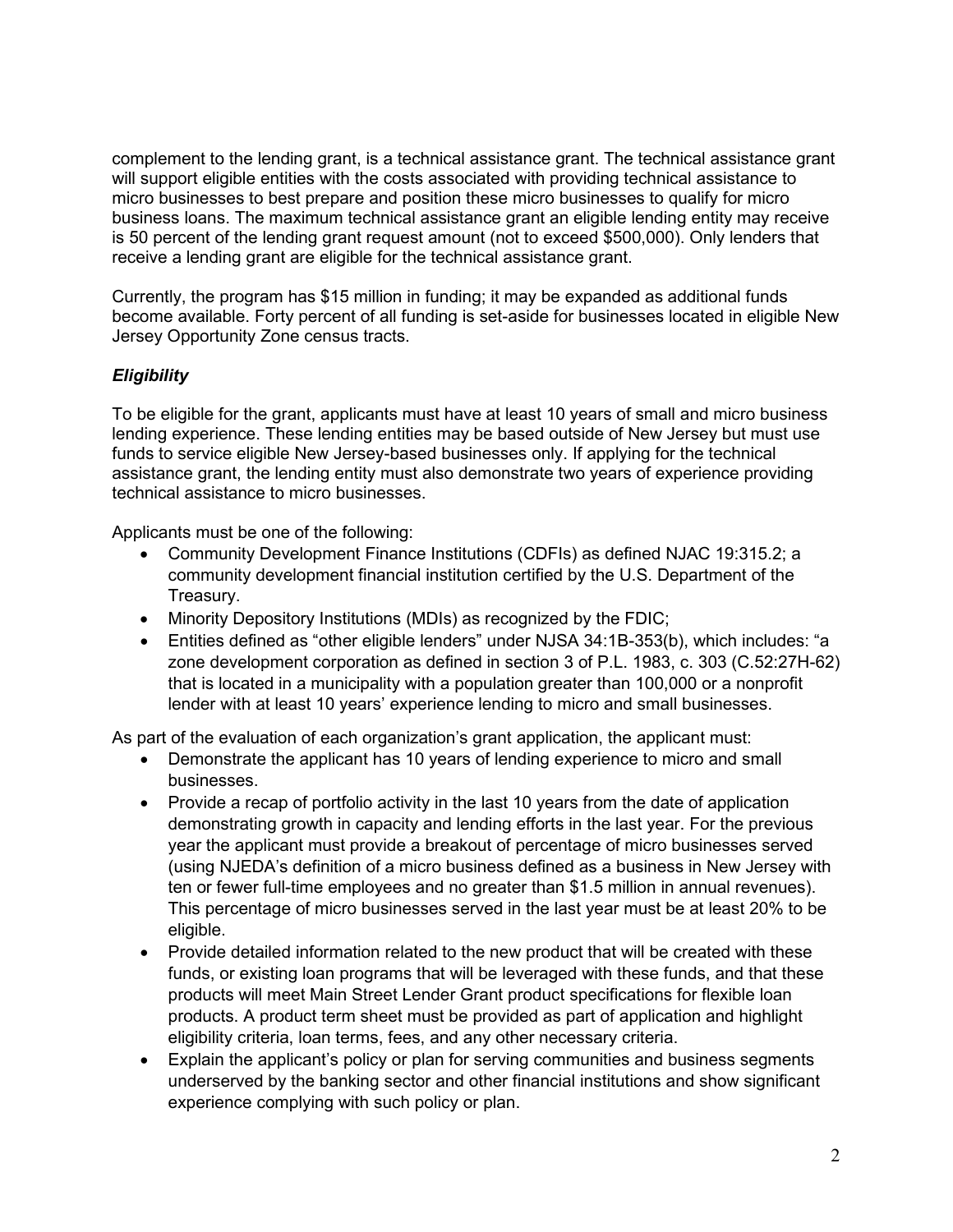- Provide a detailed marketing plan on how this product will be marketed to attract new micro businesses owners. The plan should highlight what steps will be taken to ensure the product will serve all micro business owners. Demonstrate how the target of closing 40 percent of loans in eligible [Opportunity Zone Census Tracts](https://nj.gov/governor/njopportunityzones/faqs/index.shtml) will be achieved. Applicants must offer their product information in other languages, identifying the specific languages.
- Demonstrate at least two years experience providing technical assistance to small and micro business owners. Applicant-lender must be able to document direct technical assistance experience or document an association with a for-profit or non-profit entity that will be providing such eligible technical assistance activities to micro businesses looking to pursue the lending product. The applicant must provide the number of businesses served within the two years experience and the direct services provided, and indicate how the businesses served leveraged this support.
- Complete an online grant application to include a 1-3 page narrative proposal detailing how grant funding will be used and disclose financial metrics, such as the availability of capital, to demonstrate the applicant lender's ability to offer loan products.
- Be in substantial good standing with the New Jersey Department of Labor and Workforce Development (DOL), the New Jersey Department of Environmental Protection (DEP), and the New Jersey Department of Treasury at the time of application. A current tax clearance certification must be provided prior to approval, unless the applicant is not required to register with the Division of Taxation.

After execution of the grant agreement, the receiving entity must:

- Adhere to quarterly reporting requirements specified and provided by NJEDA.
- Fully disburse all NJEDA grant funds within three years from NJEDA grant agreement closing date to eligible micro businesses.
- Close 40 percent of loans funded by the grant to businesses that are in Opportunity [Zone Census](https://nj.gov/governor/njopportunityzones/faqs/index.shtml) Tracts by the end of the three years grant period.

Failure to abide by the terms of the grant agreement may result in recapture of the grant funds. If grant funds are not used for eligible reasons as identified, then the lending entity is responsible for repayment to NJEDA. Any portion of the grant funds that remain unused three years from the NJEDA grant closing date must be returned to NJEDA.

# *Eligible Uses*

*Main Street Lenders Grant funding* can only by used to create or supplement an existing lending product. The product must provide term working capital loans to qualified micro businesses offering the following features:

- The micro businesses must have less than 10 full time employees at the time of application and have less than \$1.5 million in annual revenue (based on their last federal tax return required to be filed).
- The micro businesses must have a commercial location in New Jersey, which can be a home-based business.
- The loans may be used by the micro businesses for any purpose except restructuring existing debts or financing, any construction, reconstruction, demolition, alteration,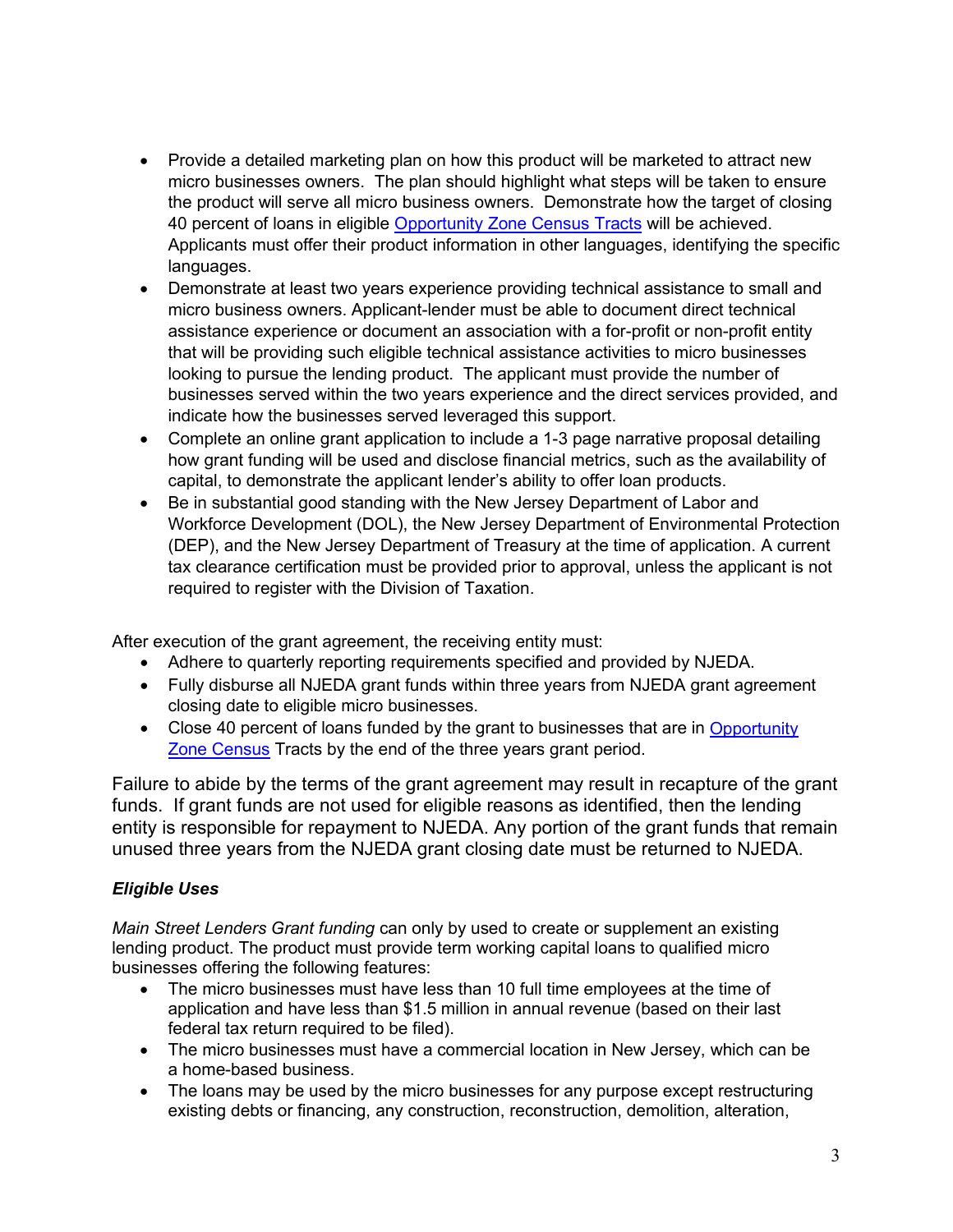repair work, maintenance work, or construction related to installation of equipment where such activity exceeds \$1,999.99. Additionally, home-based businesses are not permitted to use the working capital loans for rent, mortgage, property tax payments, utilities, or for the purchase of equipment that attaches to the property. Examples of permitted uses are equipment purchases, rolling stock, and operating expenses such as payroll, marketing, inventory, rent, mortgage/property tax payments, utilities, or any other expenses that are applicable to the daily operation of the business.

- Home-based businesses, non-profit organizations, for-profit entities, sole proprietors, and/or startups may be eligible to participate.
- Lending entities are required to collect a current New Jersey Business Tax Clearance Certificate from micro business applicants, if applicable.
- The minimum credit score required of the micro business to qualify for the loan must be under 650.
- Terms of the loan to applicants can go up to a 10-year term.
- Upon loan closing, a payment moratorium period of at least 12 months must be provided to the micro businesses.
- The loan product offered must be fully amortizing to avoid balloon payments.
- Interest rates cannot exceed five percent on each loan.
- Loan amounts must be no greater than \$100,000 and no lower than \$10,000.
- The product must allow for a minimum Debt Service Coverage Ratio on this program of 1.0, but the personal cash flow of the micro business owners who are personal guarantors may be considered.
- Application fees may be charged, but shall not exceed one percent of the loan amount.
- No prepayment penalty may be charged to the micro businesses.
- Collateral and personal guarantees are optional, as determined by lending entity.
- The program can allow for loan modifications as determined by entity.
- The lending entity must lend and disburse 40 percent of the total lending grant to micro businesses located in [Opportunity Zone Census Tracts.](https://nj.gov/governor/njopportunityzones/faqs/index.shtml)
- All lending and technical assistance funds must be disbursed within three years from NJEDA grant closing date.
- Lenders shall not provide any financial assistance to micro businesses that are engaged in any of the following: the conduct or purveyance of "adult" (i.e., pornographic, lewd, prurient, obscene or otherwise similarly disreputable) activities, services, products or materials (including nude or seminude performances or the sale of sexual aids or devices); any auction, bankruptcy, fire, "lost-our-lease," "going-out of business," or similar sale; sales by transient merchants, Christmas tree sales, or other outdoor storage; or any activity constituting a nuisance.

Applicants applying for the lending grant can also apply for a technical assistance grant. This grant is for micro businesses to be able to pursue or prepare to apply for a loan. The applicant must have the required two years of experience or use a partner to that has the required experienced and services micro businesses. The eligible uses for the technical assistance grant are:

Technical assistance services may only be offered to micro businesses that meet the definition of a micro business and are pursuing financing. The technical assistance